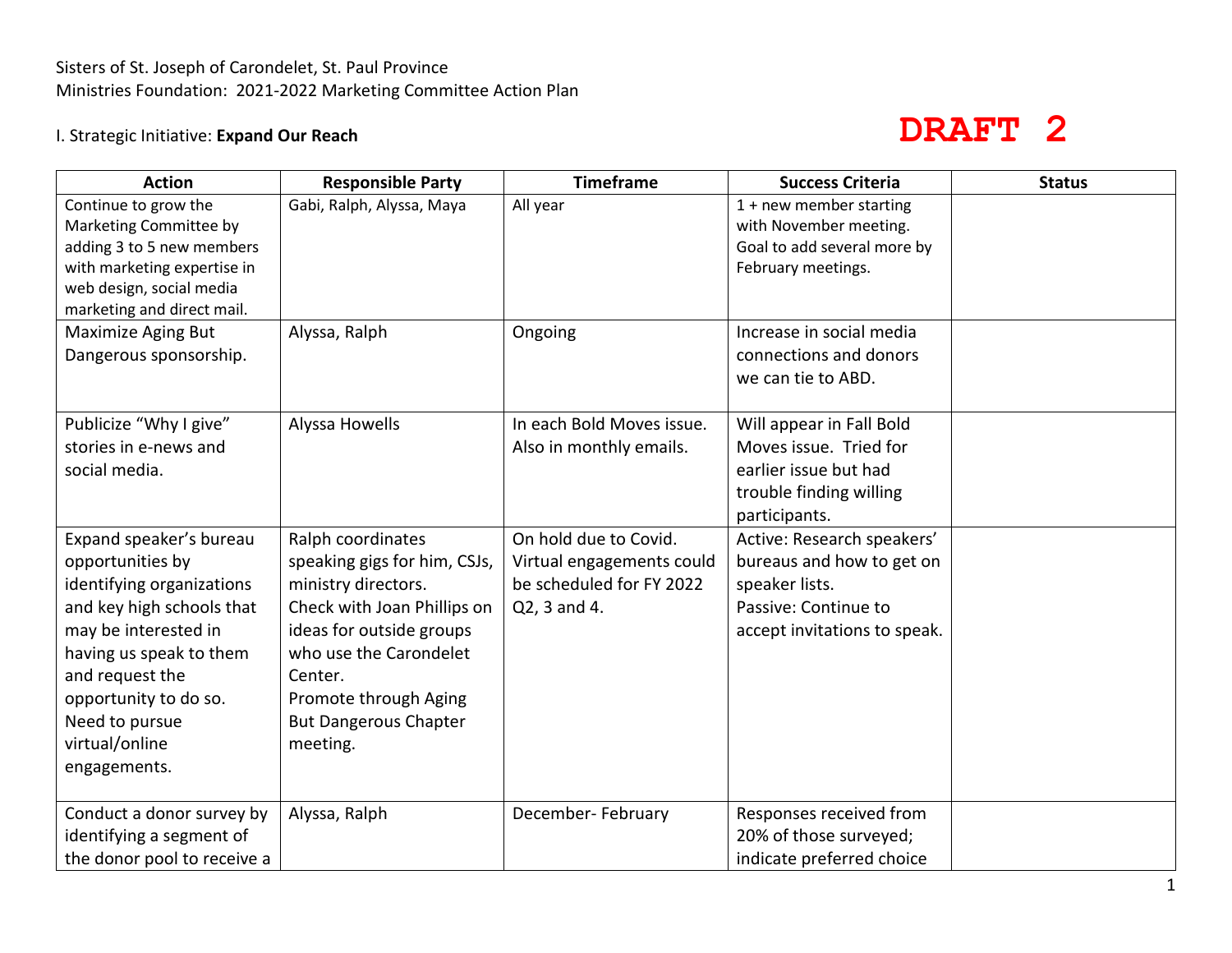## Sisters of St. Joseph of Carondelet, St. Paul Province

Ministries Foundation: 2021-2022 Marketing Committee Action Plan

| survey; potential for focus |  | of communication in |  |
|-----------------------------|--|---------------------|--|
| group or follow-up          |  | Raiser's Edge       |  |
| interviews.                 |  |                     |  |

### II. Strategic Initiative: **Refine Our Social Media and Web Presence**

| <b>Action</b>                 | <b>Responsible Party</b>      | <b>Timeframe</b>        | <b>Success Criteria</b>     | <b>Status</b> |
|-------------------------------|-------------------------------|-------------------------|-----------------------------|---------------|
| Continue to improve           | Gabrielle and Kris will lead  | All year.               | Need to determine metric    |               |
| <b>Ministries Foundation</b>  | this effort. All marketing    |                         | improvements                |               |
| website using a template that | committee members will        |                         |                             |               |
| the other ministries may      | contribute feedback. New      |                         |                             |               |
| choose to emulate for         | members will actively assist. |                         |                             |               |
| consistency of navigation and |                               |                         |                             |               |
| messaging throughout.         |                               |                         |                             |               |
|                               |                               |                         |                             |               |
| Pursue Facebook giving        | <b>Marketing Committee</b>    | Design and develop plan |                             |               |
| opportunities for             | Development Committee         | for FY 2022.            |                             |               |
| subscribers to gift the       | Alyssa Howells                |                         |                             |               |
| Foundation in honor of        |                               |                         |                             |               |
| someone's birthday,           |                               |                         |                             |               |
|                               |                               |                         |                             |               |
| anniversary etc. Or           |                               |                         |                             |               |
| possibly use GiveMN           |                               |                         |                             |               |
| platform.                     |                               |                         |                             |               |
|                               |                               |                         |                             |               |
| Improve social media          | Maya will lead new social     | Ongoing                 | Determine metrics based on  |               |
| impressions by exploring new  | media marketing sub-          |                         | current baseline subscriber |               |
| ways to grow subscribers to   | committee                     |                         | numbers.                    |               |
| Facebook, Instagram, Twitter  |                               |                         |                             |               |
| and LinkedIn.                 |                               |                         |                             |               |